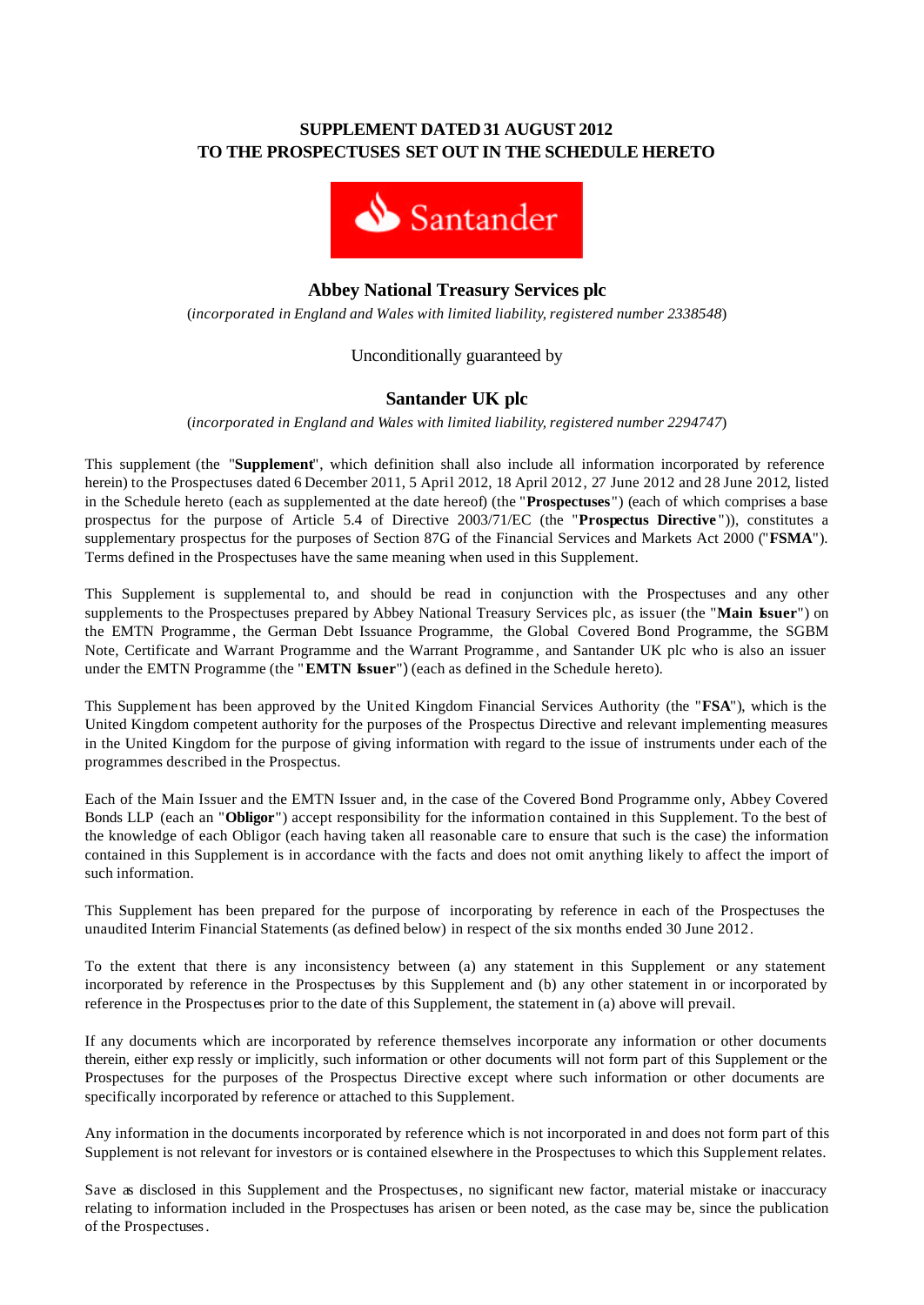In accordance with Section 87Q(4) of the FSMA, investors who have agreed to purchase or subscribe for securities before this Supplement is published have the right, exercisable before the end of the period of two working days beginning with the working day after the date on which this Supplement was published, to withdraw their acceptances.

#### **DOCUMENTS INCORPORATED BY REFERENCE**

#### **1. Santander UK plc**

On 31 August 2012, Santander UK plc published its unaudited half year financial report for the six months ended 30 June 2012 (the "**Santander UK Interim Financial Report**") which contained:

- (a) on page 8 the information specified beneath the heading "General" within the Balance Sheet and Business Review;
- (b) at pages 28 36 (inclusive) such information labelled "reviewed" within the Balance Sheet and Business Review;
- (c) at pages  $45 48$  (inclusive) the funding and liquidity section within the Balance Sheet Business Review;
- (d) at pages 52 123 (inclusive) and pages 126 199 (inclusive), except the Operational Risk and Other Risks sections on pages 115 to 122 (inclusive), the unaudited condensed consolidated interim financial statements and shareholder information of Santander UK plc,

(such pages within the Santander UK Interim Financial Report, the "**Santander UK Interim Financial Statements**").

## **2. Abbey National Treasury Services plc**

On 31 August 2012, Abbey National Treasury Services plc published its unaudited half year financial report for the six months ended 30 June 2012 (the "**ANTS Interim Financial Report**") which contained at pages 8 – 48 (inclusive) the unaudited condensed consolidated interim financial statements of Abbey National Treasury Services plc (such pages within the ANTS Interim Financial Report, the "**ANTS Interim Financial Statements**", which together with the Santander UK Interim Financial Statements, shall mean the "**Interim Financial Statements**").

Any non-incorporated parts of the Santander UK Interim Financial Report or the ANTS Interim Financial Report are either deemed not relevant for an investor or are otherwise covered elsewhere in the Prospectuses, to which this Supplement relates.

Copies of the unaudited Santander UK Interim Financial Report and the ANTS Interim Financial Report have been submitted to the National Storage Mechanism (available for viewing at: www.hemscott.com/nsm.do) and, by virtue of this Supplement, the unaudited Interim Financial Statements are incorporated in, and form part of, the Prospectuses.

#### **GENERAL**

This Supplement will be published on the website of the London Stock Exchange.

The date of this Supplement is 31 August 2012.